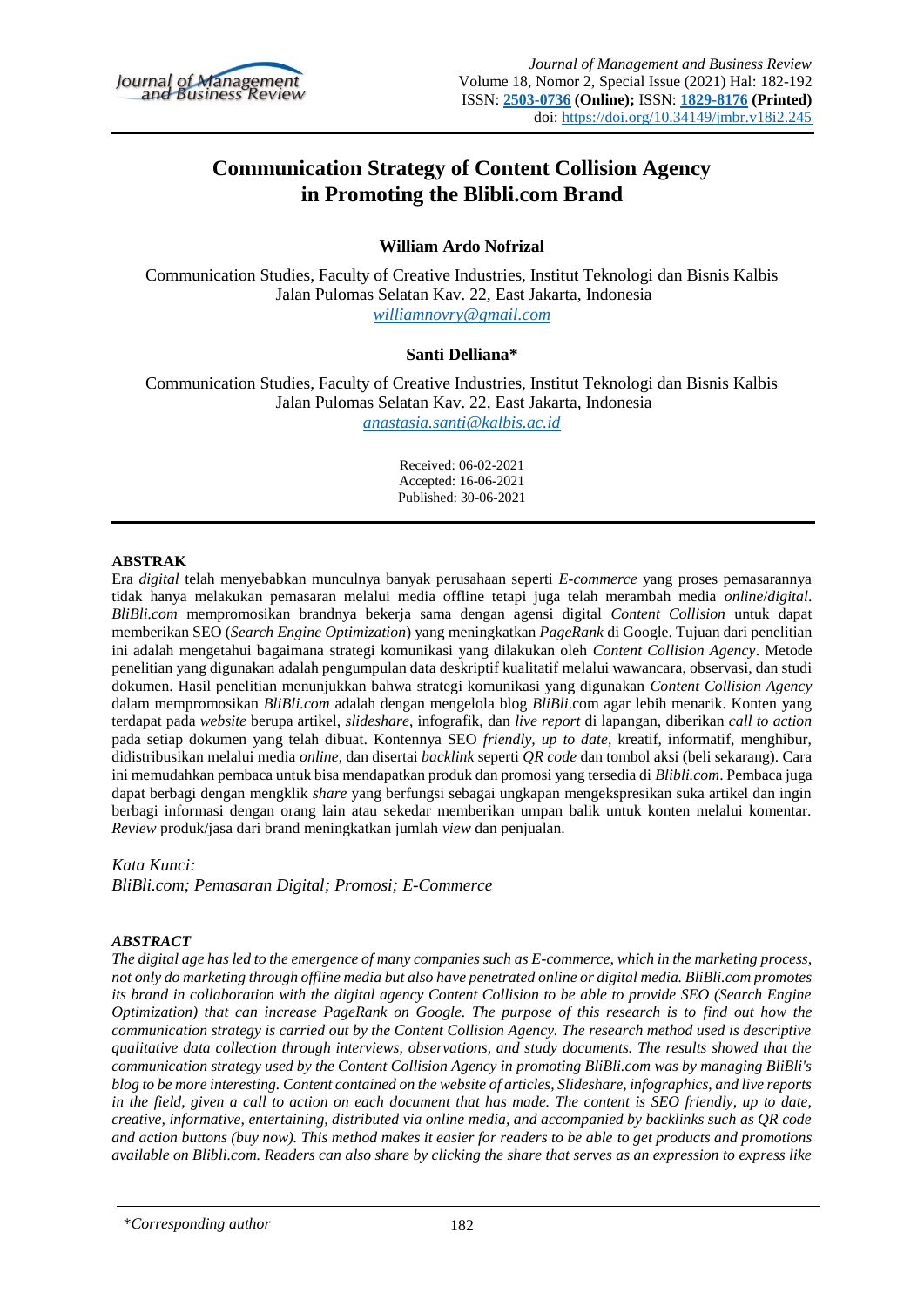*the article and want to share the information by others or just provide feedback for the content through comments. Reviews of products or services from the brand can increase the number of views and also to increase sales.*

*Keywords: BliBli.com; Digital Marketing; Promotion; e-commerce*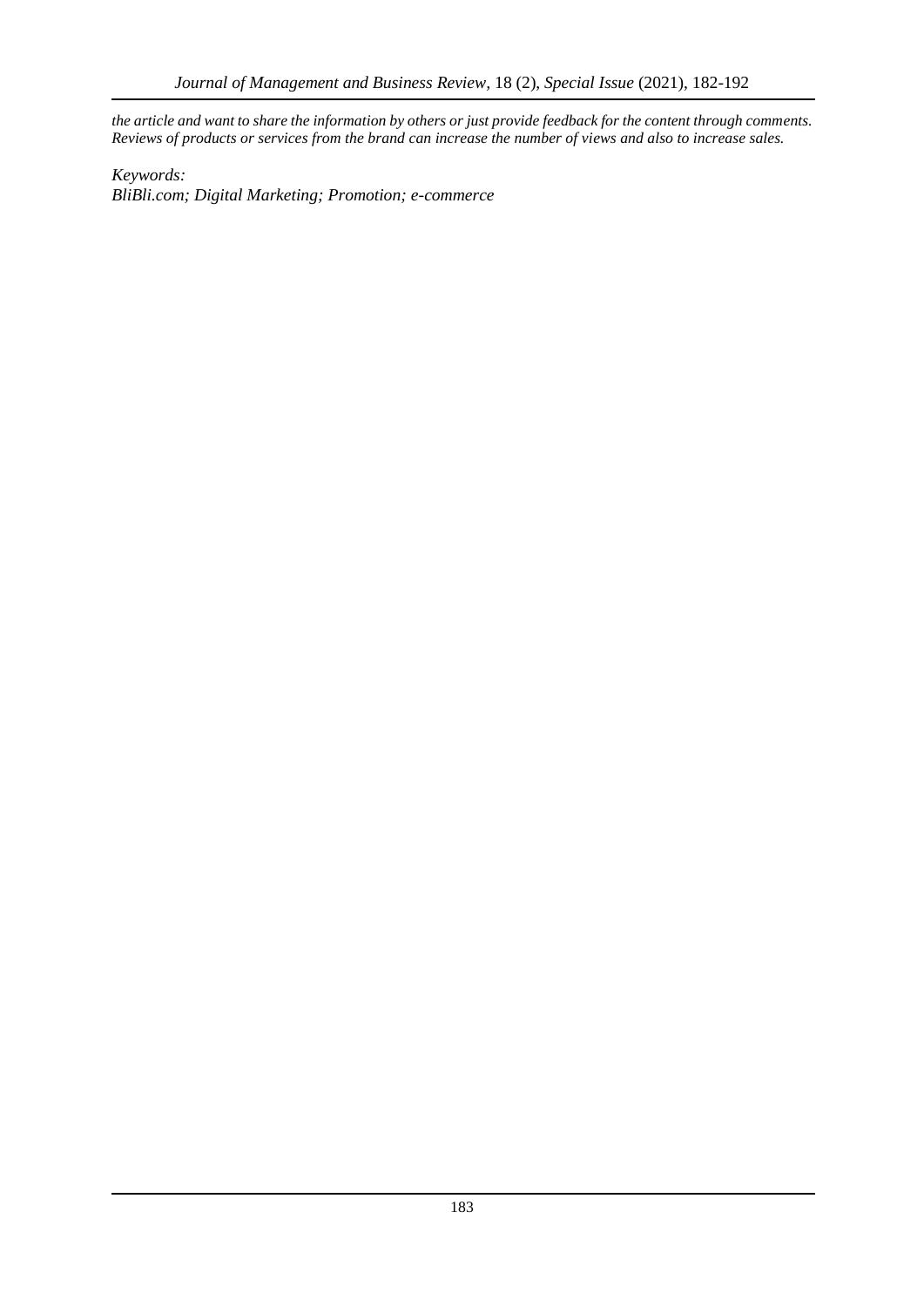### **INTRODUCTION**

The digital age has led to the emergence of many companies such as E-commerce, which in the marketing process, not only do marketing through offline media but also have penetrated online or digital media. One way to sell a product in the digital age is to utilize various digital business platforms such as BliBli.com. BliBli.com is one of the online stores in Indonesia that provides the most complete and reliable products. With the slogan "Big Choices, Big Deals," Blibli.com is ready to meet various daily needs. BliBli.com promotes its brand through collaboration with digital agencies in Jakarta, namely Content Collision as an advertising agency that focuses on content creation, PR (Public Relations), and Blog Network through digital media or digital marketing. Digital Marketing, according to Sanjaya and Tarigan (2009, p. 47), is a marketing activity including branding that uses various webbased online media such as blogs, web sites, e-mails, AdWords, or social networking.

Digital marketing is not just talking about internet marketing but can also set strategies to promote a brand. According to Effendy (2011, p. 32), the plan is essentially planning (planning) and management to achieve a goal. Similarly, the communication strategy which is a guide to communication planning (communication management) to achieve the goals set. According to Anwar Arifin (2016, p. 5), a communication strategy that is a strategy is a conditional decision about the actions to be taken to achieve the goals. Communication strategy in a company has an essential role as the Content Collision Agency in helping to provide information to the public by providing accurate information that is easy to understand and understand so that it can produce knowledge and understanding of the organization, company, or product.

Basically, in the digital era, when a consumer wants to need goods or services, the first time they do is look for information about the product or service from the brand. For that, the role of Content Collision can provide the best SEO (Search Engine Optimization) for BliBli.com. The specific purpose of SEO is to be able to place a website address at the top or first page of a search engine based on a particular subject. SEO is an essential digital advertising channel where keywords on search engines will get data, which results in a list of links connected to the weblog's website. A weblog is a dynamic website that contains links and comments from visitors or the owner itself (Sumawung, 2012, p. 1).

On this BliBli weblog, Content Collision can be up to date regularly to be able to increase PageRank on Google. Based on this explanation, this study examines how the Content Collision communication strategy in promoting the Blibli.com brand?

### **Communication Strategy**

According to Effendy (2011, p. 32), the strategy is essentially planning (planning) and management to achieve a goal. However, to achieve these objectives, the plan does not function as a road map that only shows the direction, but must be able to show how operational tactics. Therefore, the communication strategy is a guide to communication planning (communication management) to achieve the goals set. According to Anwar Arifin (2016, p. 5), a communication strategy that is a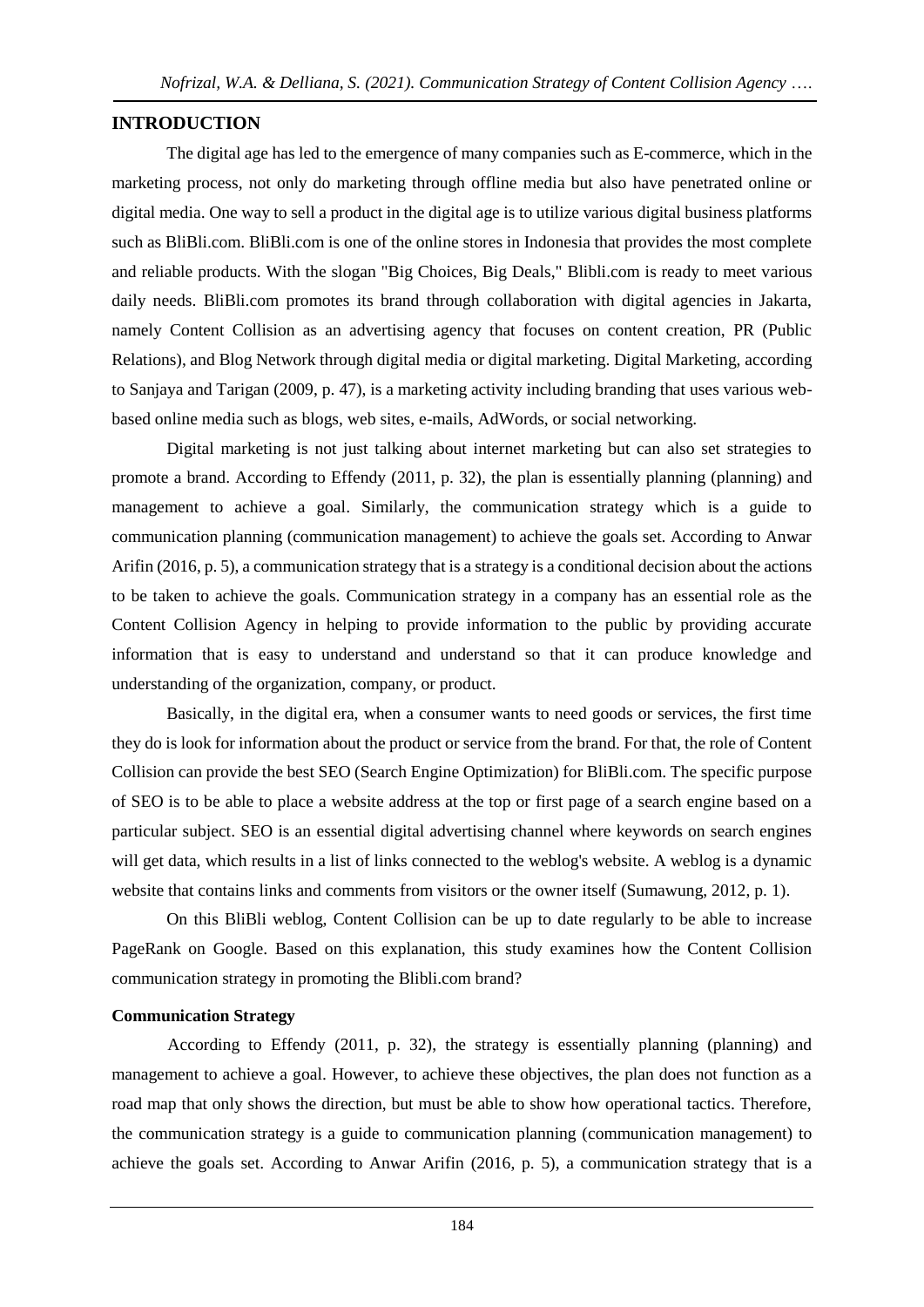strategy is the overall conditional decision about the actions to be taken to achieve the goal. Communication strategies must be able to demonstrate how operations have carried out practically, which means that the approach can be different at any time, depending on the situation and conditions. From online web-based shopping platform, the market is rapidly shifting towards mobile shopping. The present study may be replicated in mobile shopping and can be compared with web based shopping platform (Swarnakar et al., 2016, p. 215).

When composing a communication strategy that needs to consider are the communication components and look at the supporting and inhibiting factors in each of these components. These components are a) regarding communication objectives, b) the choice of communication media, c) assessment of the purpose of communication messages, and d) the role of communicators in communication, which includes the attractiveness of the source (source attractiveness) and source credibility (source credibility).

#### **AISAS Communication Model**

Sugiyama and Andree revealed (2011, p. 79) that AISAS or Attention, Interest, Search, Action, and Share is the process of consumers paying attention to products, services, or advertisements and having more focus to these products (attention). These products cause interest in consumers' minds (interest) so that it raises the desire to collect information (search) about the product. Consumers make an overall judgment based on the data collected and information presented by the company, taking into account the comments and opinions of people who have bought and used the product or service. If successful, then it becomes a decision to make a purchase (action). After purchasing, consumers become conveyers of information (word of mouth), by talking to others or by sending comments and shows on the Internet (sharing).

According to Ekman, Endoff, & Samuelsson (2017, p. 62) in combination with existing literature, reviews the AISAS-model and takes a specific target market and industry in consideration. Furthermore, it is evaluated how the decision-making process is affected if the consumer is exposed to an author's brand or when the consumer has received a recommendation/review. AISAS is a Nonlinear Model, which in this AISAS model does not have to move through each of the five stages, as shown in the following picture:



**Figure 1: AISAS Model Nonlinear**  Source: Sugiyama & Andree, 2011, (p. 80)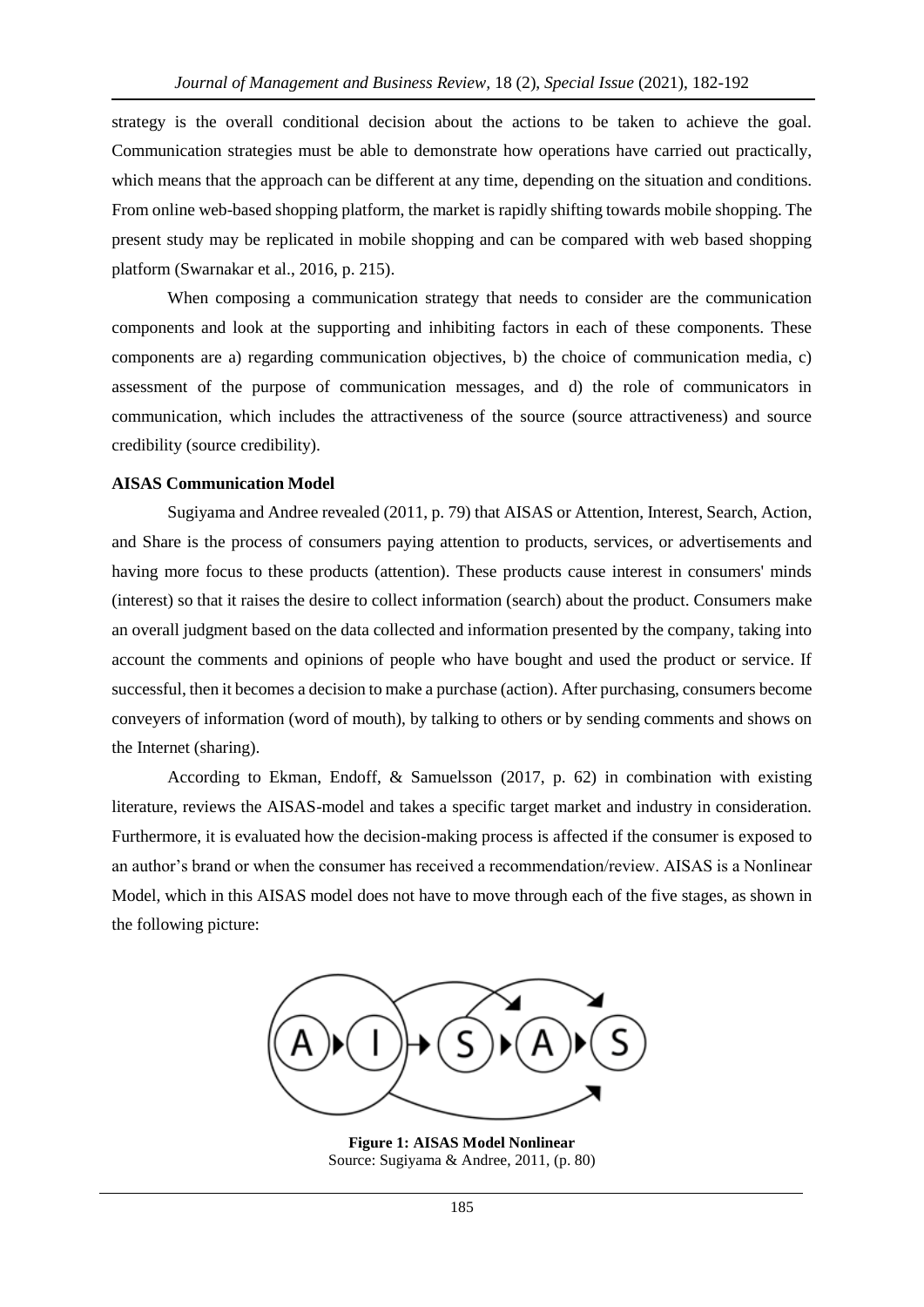Figure 1 shows that in the process, it could have happened one step that might be skipped, or might repeat. For example, a consumer might see a television ad for a similar product, and immediately go to the store to buy it (attention  $\rightarrow$  interest  $\rightarrow$  action), or he might be so interested in the actress or figure who appears in a television ad. That he only writes about the announcement on his blog (attention  $\rightarrow$  interest  $\rightarrow$  share). And, maybe in today's world, some consumers only play gadgets to look for information without being driven by advertisements (Sugiyama & Andree, 2011, p. 80).

# **RESEARCH METHODS**

With the descriptive case study method, the approach used in this research is qualitative. This qualitative approach is an exploratory approach in which knowledge of the problem is lacking or inexistent (Kriyantono, 2015, p. 46). A descriptive study that aims to describe the strategies used by Content Coallision to promote blibli.com is this type of research. AISAS is a theoretical model that describes the five buying activities processes to affect a marketing campaign. In this study, the marketing program is executed through digital media channels. The research was conducted at the Jakarta office of the Content Collutions Agency and was conducted for six months. In-depth interviews, non-participant observation, and document study were the methods of data collection used. The study data was chosen using a purposeful sampling technique, namely samples taken/determined for a particular purpose or purpose (Pujileksono, 2015, p. 166). Informants in this study are (Chief Editor) and (Account Manager) Content Collision.

In qualitative analysis, all aspects can be perceived differently by each researcher. In a similar analysis, the data collected will not always be used, so it is important to verify the quality and reliability of the data so that there is no misinformation or knowledge coming from the research background (Sugiyono, 2017, pp. 270–277). The test of credibility in this study is related to the question In order to be able to answer the question, to provide Trust in the results of the data obtained in the research presented by the researchers for the results obtained is not as doubtful as the scientific work. Transferability is external validity in qualitative research, this transfer value relates to questions as to the extent to which research results can be applied or used in other situations, the researcher must provide an explanation for a detailed, clear, systematic and reliable report. In order to meet the standards of transferability. Dependability in qualitative research is carried out by conducting an audit of the entire research process, because frontability testing is carried out by auditing the entire research process, if the research process is not carried out but the data are available, then the research is not reliable or reliable. Confirmability in qualitative research is similar to that of testing Dependability, so that testing can be done at the same time. Confirmability testing means testing the results of the research in relation to the process that is being carried out, if the results of the research are a function of the research process that is being carried out, then the research has met the confirmability standard.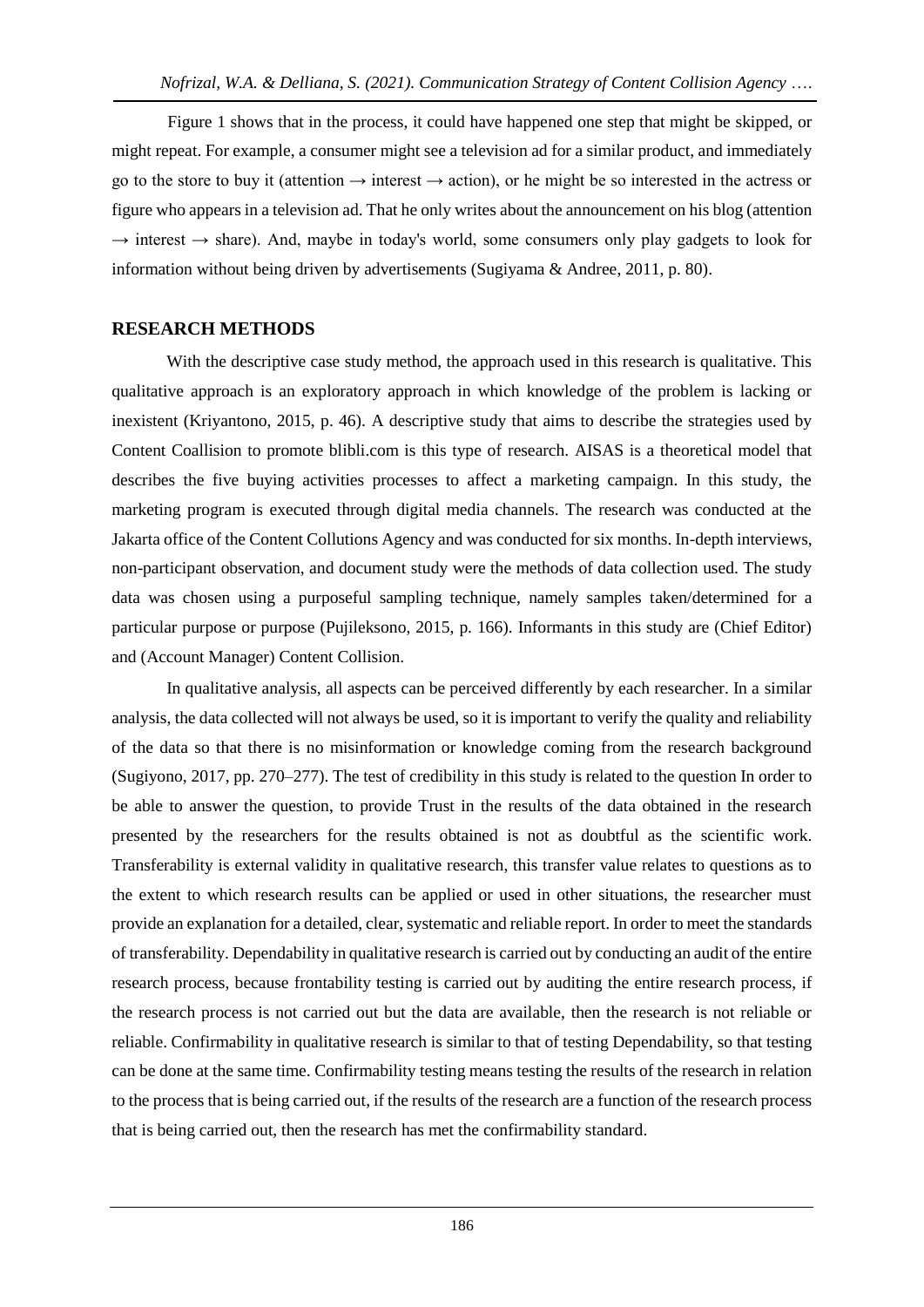#### **RESULT AND DISCUSSION**

Blibli.com is one of Indonesia's most complete and trusted e-commerce products, with the slogan "Big Choices, Big Deals" Blibli.com is Indonesia's first online mall concept, at that time Blibli.com began attempting to present several different types of products that can be bought and acquired practically through the Blibli.com website. Blibli.com also has multiple supports and partnerships with banks and logistics partners and their merchant partners to work together to manage their blog content on blibli friends, which is beginning to be undertaken to promote Blibli.com's smooth operation. Content Collision creates up-to-date content for 1 month with a target of 90 content per month, the content is an article about a product they want to offer, infographics, slide shares, and field coverage that are then transformed into an article th. Blibli.com trusts the Content Collision Agency to manage their blog content and assist Blibli.com's promotional activities in creating content.

Content Collision is one advertising agency that is trusted to manage blog content from Blibli.com. Content Collision works with in-house writers to create the content, and the writers are scattered everywhere because they are freelance. The blog content itself contains new articles about lifestyle, and there are also slide shares, graphic information, and coverage in the field. Content Collision uses freelancers as content creators to help brands to be able to promote their products by giving reviews in the form of articles or slides to consumers and making content up to date to continue to make the best SEO for the brand. Content articles usually focus on problems in daily life and also provide tips and recommendations for readers. The slide share contains product descriptions that are being offered by Blibli.com and a bit of concise and precise information. For content coverage, the Content Collision fielded the field to look for information and then made new and informative articles.

*"For Blibli, we use SEO that is more friendly, for example when they search on Google or open a Belibli blog, we provide an interesting title that searches, but again, don't click a byte because we make sure the contents are not zonked."*

Content Collision also uses friendly language throughout the content they create and aims to increase the reader's interest in reading it.

*"ow, there are two things about attention, one visual image must be good, we can review it so if there are products. But all do not have to be products and relevant and not all stock photos we also edit the photo. Still, then the photos must also be good and consistent what want to sell. The two interesting titles that are rich have questions that make other people curious in the form of questions, tips or relevance to people, the edges don't click bytes as well, the contents have to be appropriate."*

Besides, the agency also provides a check link in each content to be able to direct the reader to buy. This method aims to increase sales that Blibli.com wants to make as the following interview excerpt:

*"From each of these content I look for interesting images that match the existing content and also I make a back link on each content, and this is also the goal to be able to lift sales, and I also*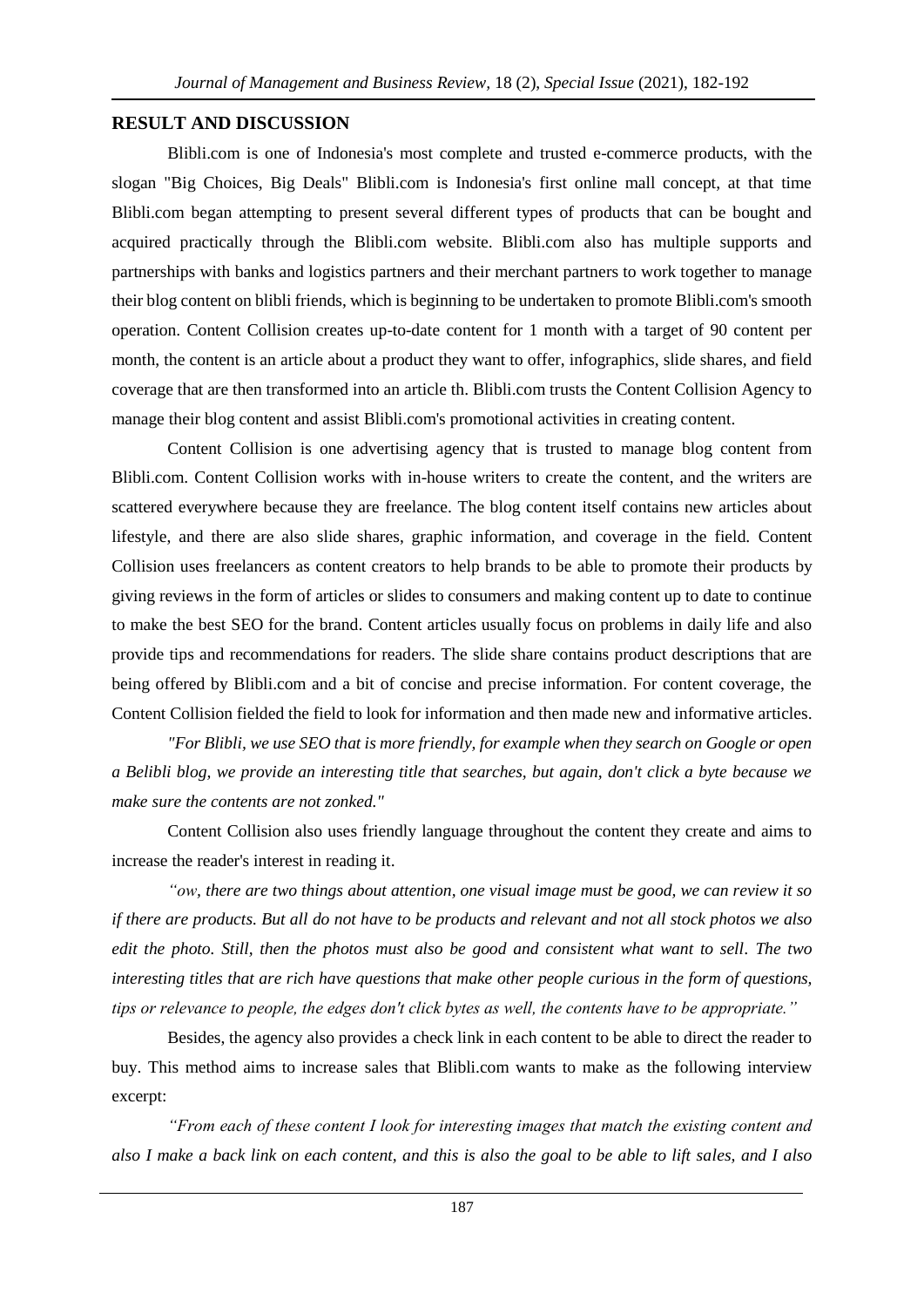*determine the planning for the content that will be created every month with Tommy and also the experts."*

For content creation, Content Collision offers 3 product formats: post/article, infographic/graphic, and video. Whereas for distribution, there are 4 product formats: PR (press release), blog network, blog competition, and social media management. There are two offers for content creation and content distribution, namely performance-based distribution based on the activity of linking content to the audience, and pay per post offers for brands or clients who already have media to disseminate material and only need articles. Content Collision aims to provide effective long-term content to build or manage the brand as much as possible, and clients only pay for the results/results achieved based on the data they have so that the budget/cost is invest following the results obtained. The content distribution also uses liberal media so that the coverage or coverage to a broad audience. The intended media is online media, printed media, radio, and television, while for the use of blog networks, Content Collision has a reach of more than 100 blogger influencers.

*"We use communication strategies in online media. We help blogging and social media, especially blogging, what items are import when we write about these items, and we place them on the blog. We give backlinks, so that when other people are interested in reading then want to We have already put backlinks there so other people are easy to buy. Slowly the button has a button "buy now" so other people can immediately buy, then slowly we also play on Instagram stories, but we still focus on creating content."*

The strategy is essentially planning (planning) and managing to achieve a goal. In the context of the Content Collision communication strategy, the communication strategy relates to what is in the planning process of each content creation process, where Content Collision makes a plan for its Blibli.com clients, Blibli.com's Content Collision is trusted to manage their blog content. Contains articles, slide shares, graphics info, as well as live reports in the field that will later be published in interesting articles, Content Collision is targeted by Blibli.com on a monthly basis with a target of 90 content per month. Communication components and supporting and inhibiting factors for each of the first components of the communication objectives, Content Collision for each content creation is always varied and differentiates between readers so that the content objective is always correct. The second choice of communication media, Content Collision, is engaged in online content and creates blog content that will definitely be published online, this method is very effective and also cheap compared to other media, and this media is classified as a medium that is quite effective today. The third is the assessment of the message objectives, the Content Collision, which is responsible for providing the reader with a message containing variations, such as product information, product recommendations, and even the final trick tips, where the reader is never bored of reading it because the language is very friendly. Content Collision, which acts as a communicator, always provides information every day, not only 1 information, but up to 3 pieces of information per day, making it free for readers to choose what information they can read. Content Collision also has its own way of writing. The information that he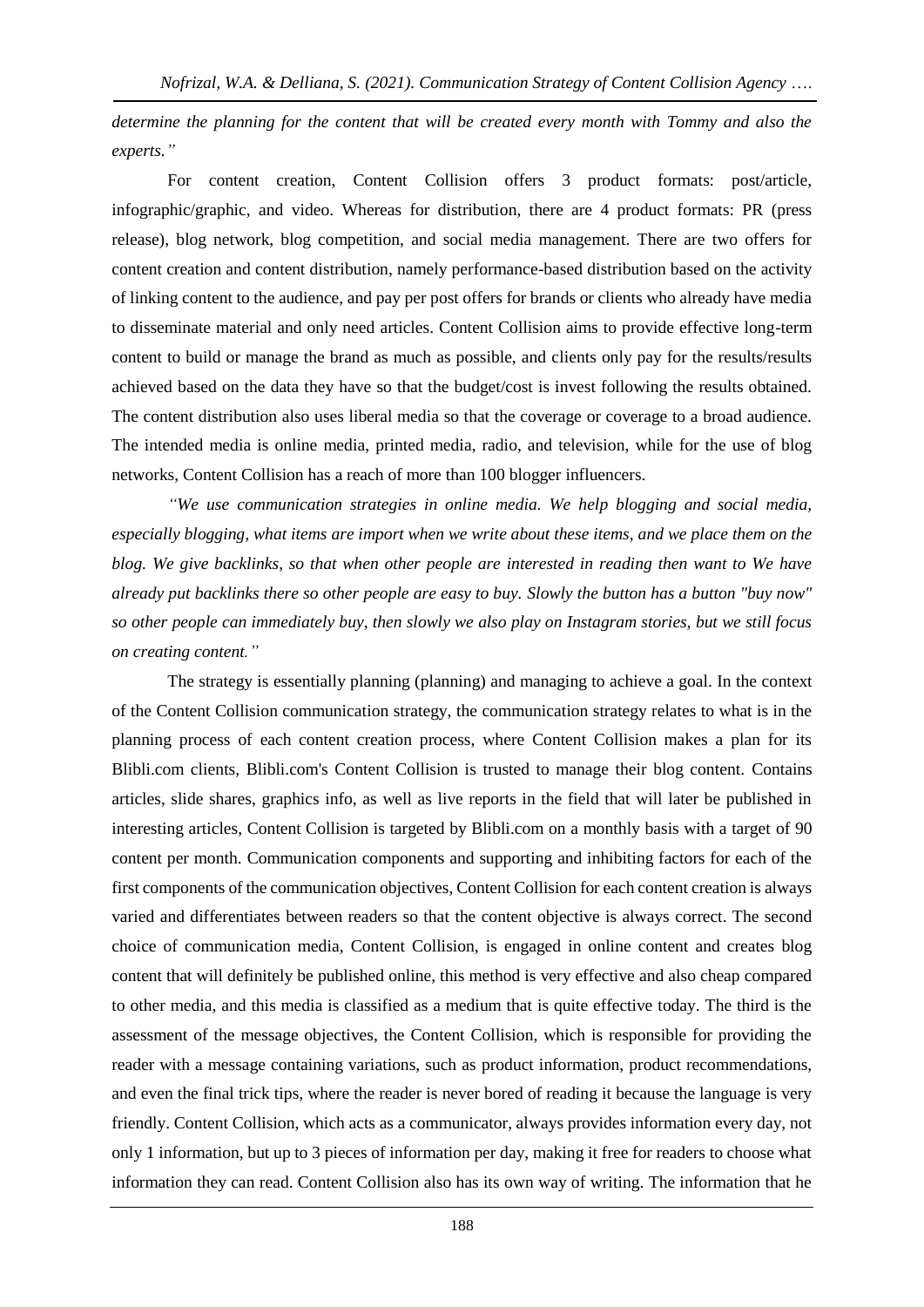uses in this manner will include the appeal and opinion of the readers about the information that the readers have already received.

According to Anwar Arifin (2016, p. 5), a communication strategy that is a strategy is the overall conditional decision about the actions to be taken to achieve the goal. The communication strategy must be able to show how practically the operation must carried out in the sense of the word that the approach can differ at any time, depending on the situation and conditions. Based on the results of the research note that Content Collision, which acts as a communicator, always provides information every day, not only one report but can be up to 3 information every day, which makes the readers free to choose what info can yes read. Content Collision also has its way in every writing that he uses that way can provide the appeal and opinions of readers about the information that has been obtained by its readers.

As stated by Rangkuti (2009, p. 50), the promotion seeks to attract the attention of consumers through information provided to consumers to notify the existence of a company's new products. And advertising is also an activity of the company, continually reminding it so that consumers will want to try and buy company products. Collision content acts as an information provider in the form of material that is kept up to date to its readers, containing exciting and inspirational articles about existing products from Blibli.com. Content Collision always gives a call to action in every section they make, and it aims to increase sales in Blibli.com.

The purpose of the Call to action is when the reader is interested in the content that is create will surely give a sense of ownership of the product. Content Collision always provides a backlink to direct the reader to the product in question, and this method is sufficient enough to be able to increase purchases. However, from promotions conducted by Content Collision, there is a lack in terms of analytics. This analytic plays an essential role in determining the level of advertising going forward as it can determine the segmentation of its readers. Therefore, these deficiencies do not originate from Content Collision but from Blibli.com, which only provides data analytics in the form of the number of views only.

Content Collision makes messages or informative content needed by potential buyers; the content created by Content Collision is persuasive and also has friendly language so that readers are very comfortable and refer to the purchase. According to Jaiz (2014, p. 58) criteria for good advertising are: the message was design to meet the needs of a predetermined audience, has specific goals, and is placed in the media, Has a creative concept in reaching audiences, Using appropriate execution techniques. Content Collision technique in every content creation is; first, the message has made to meet the needs of the audience, so according to the explanation Content Collision always creates informative content that is intended by each reader. The content varies among each group of young people, people elderly and who have certain professions, the use of language that is very important that must be considered by them. They use friendly language so that the readers feel comfortable and also do not get bored quickly.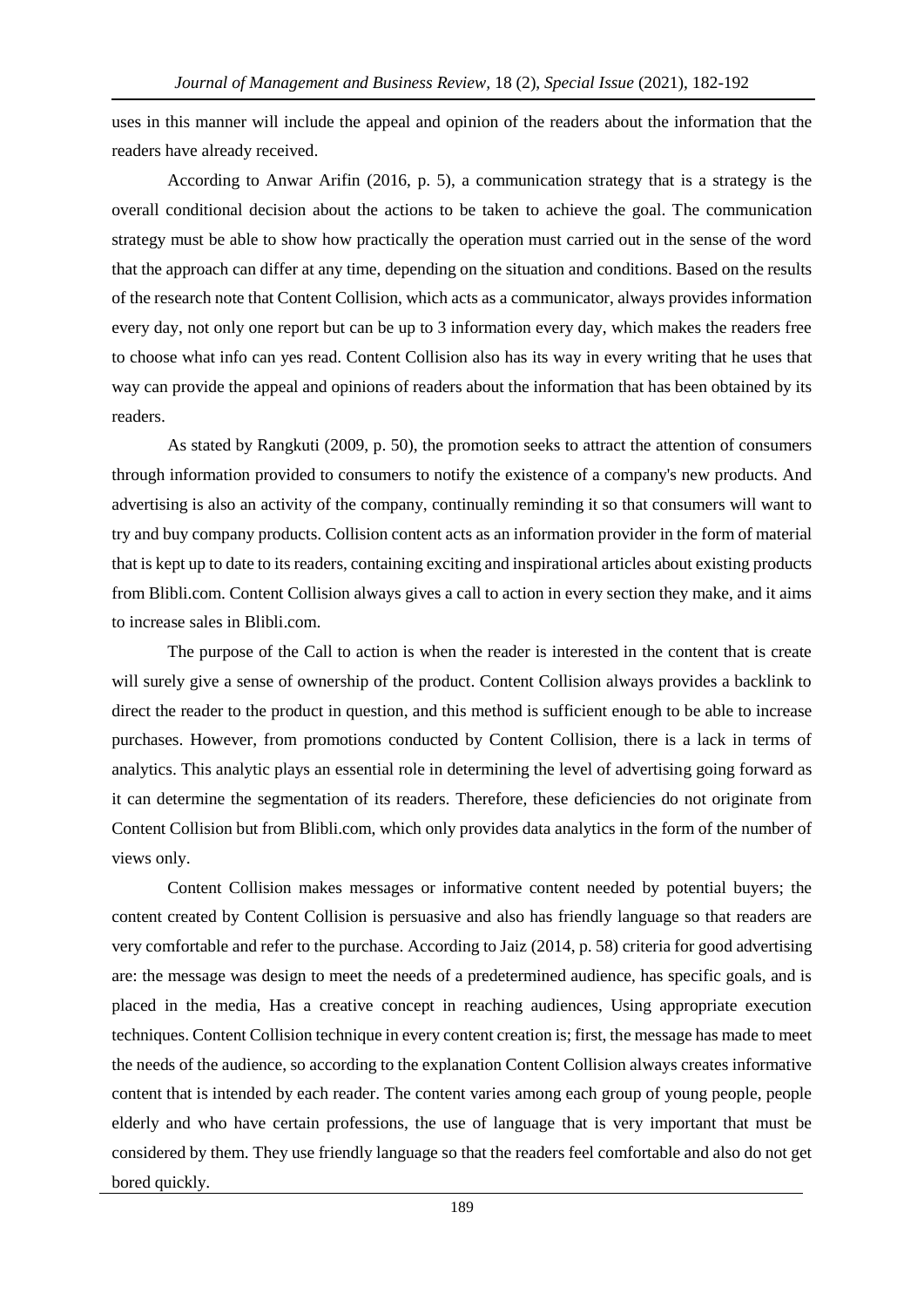Secondly, having a creative concept in reaching audiences, the intended innovative idea is from creating the content, Content Collision not only makes an article but also creates slide share and graphic info so that the content they create is more varied. Each material can reach all audiences because the media they use uses online media so that everyone can reach it and depend on the needs of each reader. Third, using the right execution technique from this execution technique Content Collision always provides the best SEO, SEO is not just a search engine on Google. Still, SEO is also a long-term investment, that's what Content Collision relies on, they don't use paid advertising but use organic ads that do not pass up payment for promotion, this method is quite powerful. It can reduce the cost is very small.

# **Analysis of AISAS Communication Model**

In interacting with employees, communication is needed for businesses, which is aimed at receiving the desired feedback or communicating a message to achieve a company's goals (Julianti & Delliana, 2020, p. 214). This is a process that must be done in this communication strategy before a plan for the future is executed or determined. Caroline Winanta, Chief Editor of Blibli.com, also stated how important a communication strategy is in this planning process to be able to accomplish certain goals of each company. Caroline Winata, Chief Editor, said that the importance of a communication strategy is that good planning can be produced and that the content that will be produced in the future can also be determined. The Account Menager, Sis Tommy Prayoga, conveyed the same thing.

The AISAS model is short for Attention, Interest, Search, Action, and Share (Sugiyama & Andree, 2011, p. 79). The concept of AISAS is a reference in planning to make a communication strategy.

- 1. **Attention (attention)** here has focused on the readers of the content created by Content Collision, the extent to which consumers are interested in content created by Content Collision, because of that the results of data that have been obtained by Content Collison use SEO that is more friendly. And they also use the right visual image to be able to attract their readers, which is always maintained by Content Collision is the content itself that gives an attractive appearance. Still, the content is also of high quality.
- 2. **Interest (Interest)** here refers to the reader of any content that Content Collision creates. Content Collision to be able to attract the attention of readers is to use engaging titles and visuals, and they also manage the time where many people can read the content by using more friendly language.
- 3. **Search (Search)** here Content Collision is looking for a problem that may be experienced by many people, from these problems they create content that directs from the problem, then applied to a keyword that can type and searched for many people, this method aims to make it easier for readers to get information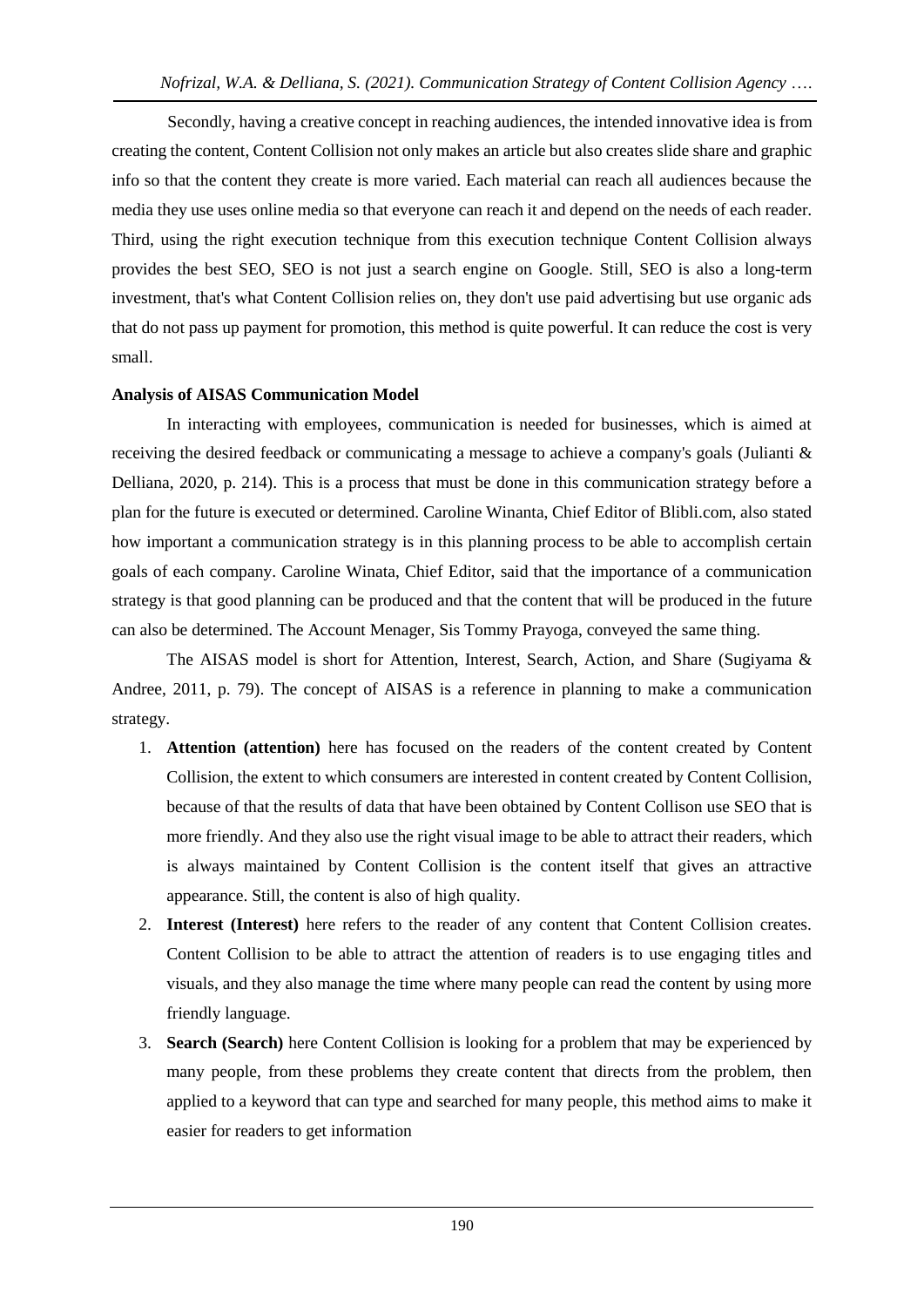4. **Action (Action)** is directed at the reader's; from all the content that has been created, Content Collision always convinces readers of every information they provide, therefore in every material, they make such as articles, slide shares, graphic info and also live reports. They always offer backlink features such as QR code and action button (buy now), this method makes it easier for readers to be able to get products and also promotions available on Blibli.com

**The Share** component has the aim that readers who like the article want to share the information with others or simply provide feedback on the content by adding comments. This component has a weakness because Blibli.com uses filters in each of its articles so that the Content Collision can not measure the level of Share made by the readersi

# **CONCLUSION AND RECOMMENDATION**

The plan for contact carried out by Material Collision for Manage their Blibli.com customers to produce the content Interesting and insightful blog material viz for their customers. The technique they use, Blibli.com, is very successful and efficient. In terms of the content they would produce, where the Content Collision makes a good plan, This information is packaged in an enticing manner with a visual image and the use of friendly language so that readers do not get bored easily from their content aims to be able to provide different information required by readers. From each content such as posts, graphic sharing slides and even live reports are bundled into information required by the readers, from each content they always produce guides readers to make purchases, so Content Collision always offers a backlink to every content they read, aiming to raise Blibli.com revenue.

The communication strategy undertaken by Content Collision in promoting BliBli.com is by managing BliBli blogs to make it more interesting. Website content derived from articles, slide shares, graphic info, and also live reports in the field was also give a call to action in every section created. The content is SEO friendly, up to date, creative, informative, entertaining, distributed via online media, and accompanied by backlinks such as QR code and action buttons (buy now). This method makes it easier for readers to be able to get products and promotions available on Blibli.com. Readers can also share by clicking the share that serves as an expression to express like the article and want to share the information by others or just provide feedback for the content through comments. Reviews of products or services from the brand can increase the number of views and also to increase sales.